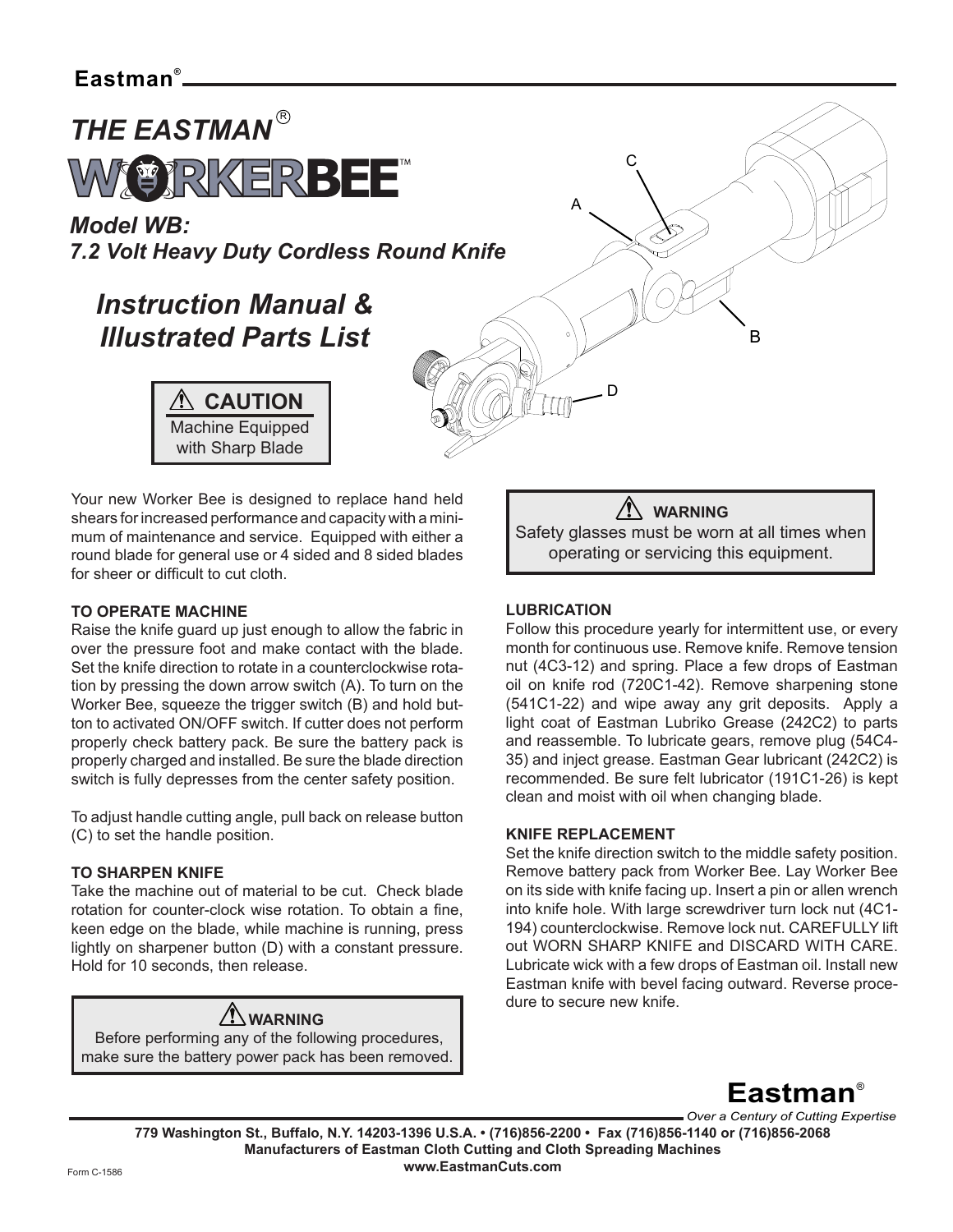## **Eastman®**

#### **EMERY WHEEL REPLACEMENT**

Remove battery pack from Worker Bee. With Worker Bee on its side (knife facing up) and Safety switch (A) in middle position remove knife lock nut and knife. Hold sharpener bushing (21C5-4) with suitable wrench. Remove sharpener button (63C3-21) and spring. Sharpening stone and bushing assembly can then be removed from sharpener bracket (636C1-3). Remove retaining ring from shaft of sharpening stone and remove stone. To Install, assemble in reverse order.

#### **INSTALLING AND REMOVING THE BATTERY PACK**

*NOTE:* Make sure your battery pack is fully charged.

*To install battery pack* into the handle, align the battery base with the handle and slide the battery pack firmly into handle until you hear the lock snap into place.

*To remove the battery pack* from the handle, press the release buttons and firmly pull the battery pack out of the handle. Insert battery pack into charger.

#### **CHARGING PROCEDURE** *1 Hour Charger*

- 1. Plug the charger into the appropriate outlet.
- 2. Insert the battery pack into the charger making sure the pack is fully seated. The red (charging) light will blink continuously indicating that the charging process has started.
- 3. The battery pack will be fully charged in about 1 hour. The completion of the charge will be indicated by the red light remaining ON continuously. The pack is fully charged and may be used at this time or left in the charger.

#### **Trouble Indicator**

This charger is designed to detect certain problems that can arise with battery packs. The red indicator light will flash at a fast rate. If this occurs, reinsert battery pack. If the problem persists, try a different battery pack to determine if the charger is OK. If the new pack charges correctly, then the original pack is defective and should be recycled.

#### **Leaving the battery pack into the charger**

When the red light remains on, the charger has switched to its "equalize charge" mode which last about 4 hours, after which the charger will switch to "maintenance mode". The battery pack can be remove at any time during these cycles but will only be fully charged if the red light is continuously on. The battery pack and the charger can be left connected with the red light glowing indefinitely. This will keep the battery pack fresh and fully charged.

#### **Important Charging Notes:**

- Longest life and best performance can be obtained if the battery pack is charged when the air temperature is between 65°F and 75°F. Do not charge the battery pack in an air temperature below +40°F or above +105°F. This is important and will prevent serious damage to the battery pack.
- While charging, the charger and battery pack may become warm. This is a normal condition and does not indicate a problem.
- If a battery does not charge properly  $-1$ .) Check current at receptacle by plugging in a lamp –or- other appliance; 2.) Check to see if receptacle is connected to a light switch that turns power off when you turn out the lights; 3.) Move charger and battery pack to a surrounding air temperature between +40<sup>oF</sup> to +105°F; 4.) If the receptacle and temperature are satisfactory, and you do not get proper charging, take –or- send the batteries and charger to your local Eastman representative for service.
- The battery pack should be recharged when they fail to produce sufficient power on jobs that were easily performed previously. DO NOT CONTINUE to use the machine with its batteries in a depleted condition.

#### **OPTIONAL BALL TIP AND SHEAR PLATE FOOT**

A ball tip (109C5-1) for cutting loosely woven materials and shear plate foot (68C3-4) for additional support and cutting accuracy are optional. To attach shear plate foot to shear plate (726C1-34), use allen key (95C5-7) as illustrated.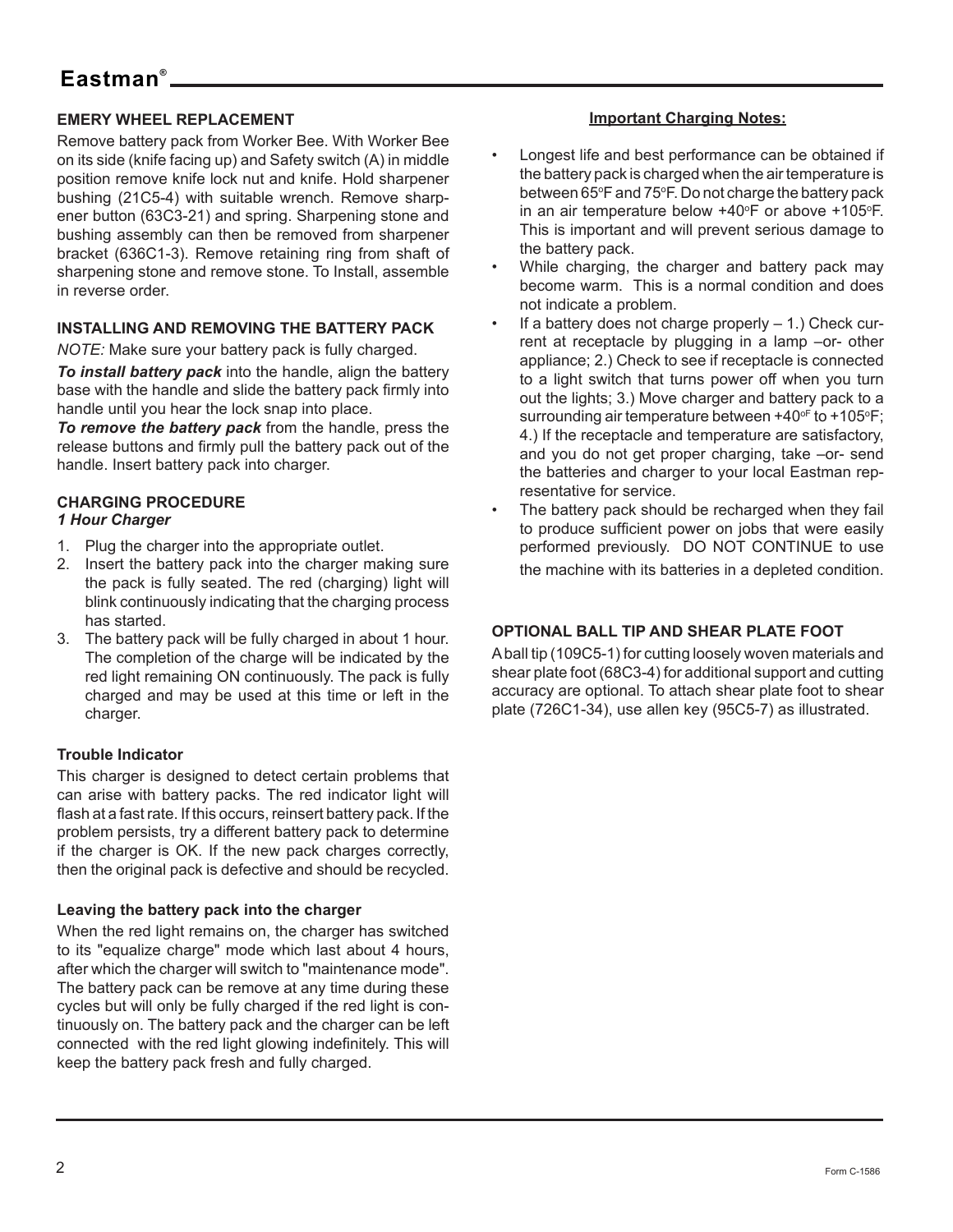#### **TOOL CARE**

- Do not force tool. Use the correct tool for your application.
- Disconnect battery pack from tool or place switch in locked position before making any adjustments, changing accessories, or storing the tool. Such preventative safety measures reduce the risk of starting the tool accidentally.
- Maintain tools with care. Keep the blade sharp and clean. Properly maintained tools with sharp cutting edges are less likely to bind and are easier to control.
- Use only Eastman accessories with your Worker Bee. Accessories that may be suitable for one tool may create a risk of injury when used with another.

#### **SERVICE**

- Tool service must be performed only be qualified repair personnel.
- When servicing a tool, use only Genuine Eastman replacement parts.

#### **The RBRC Seal**

The RBRC (Rechargeable Battery Recycling Corporation) Seal on the NiCd battery (or battery pack) indicates that costs to recycle the battery (or battery pack) at the end of its useful life have already been paid. In some areas, it is illegal to place spent NiCd batteries in the trash –or- municipal solid waste streams. The RBRC program provides an environmentally conscious alternative.

RBRC in cooperation with other battery users, has established programs in the United States and Canada to facilitate the collection of spent NiCd batteries. Help protect our environment and conserve natural resources by returning the spent NiCd battery to your local recycling center. You may also contact your local recycling center for information on where to drop off the spent battery, or call 1-800-8-Battery.

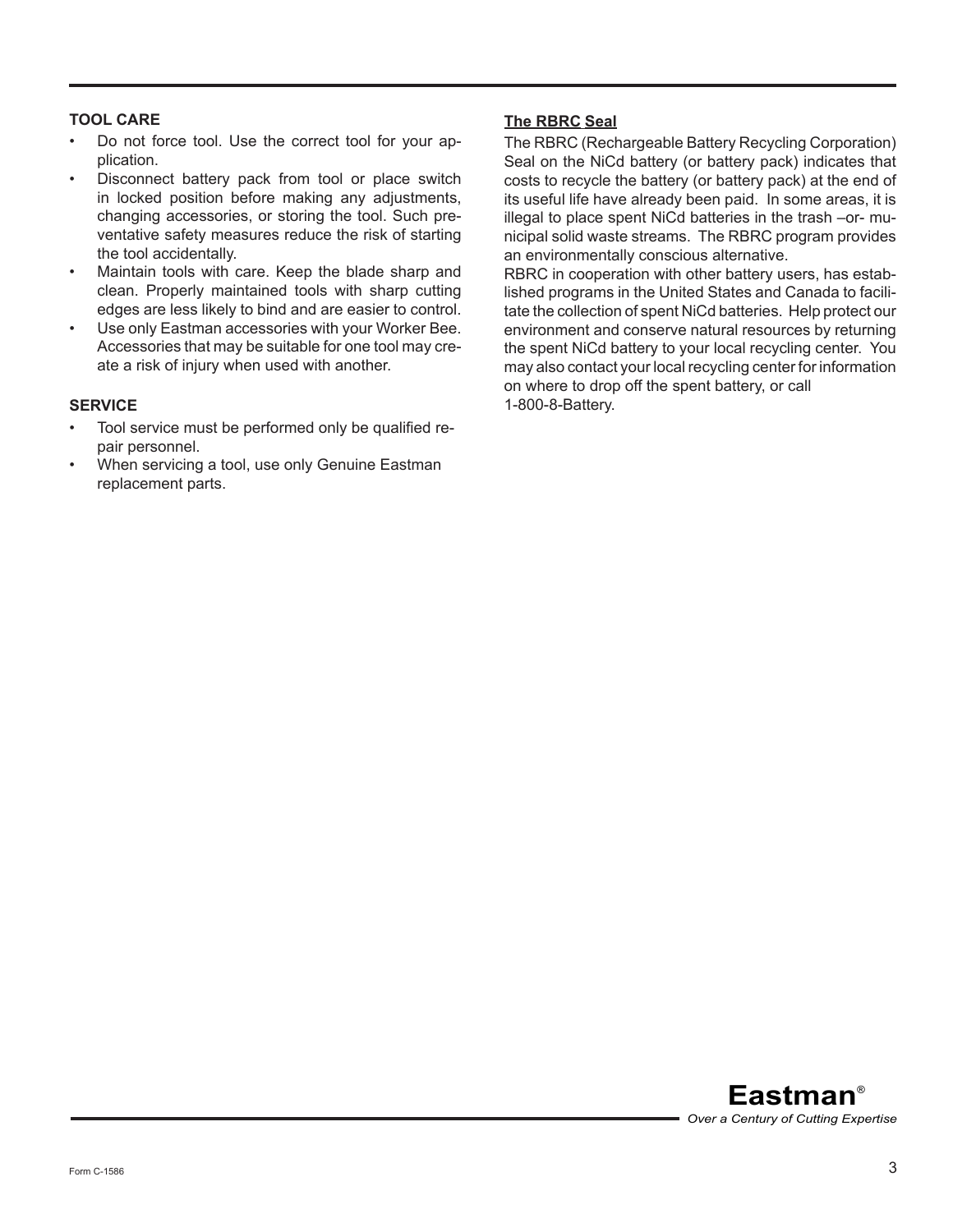# *Worker Bee Illustrated Parts List*

| <b>ITEM</b>    | PART NO.  | <b>DESCRIPTION</b>               | QTY. |
|----------------|-----------|----------------------------------|------|
| 1              | 637C1-12  | <b>Sharpener Assembly</b>        | 1    |
| 2              | 541C1-22  | <b>Sharpening Stone</b>          | 1    |
| 3              | 12C15-57  | Spring Washer                    | 1    |
| 4              | 21C5-4    | <b>Sharpener Bushing</b>         | 1    |
| 5              | 18C6-23   | <b>Retaining Ring</b>            | 1    |
| 6              | 636C1-3   | <b>Sharpener Bracket</b>         | 1    |
| $\overline{7}$ | 34C10-131 | <b>Sharpener Spring</b>          | 1    |
| 8              | 63C3-21   | <b>Sharpener Button</b>          | 1    |
| 9              | 300C12-6  | Screw, Round Hd. #8-32 x 1/2     | 2    |
| 10             | 17C15-120 | Spring Pin                       | 1    |
| 11             | 20C5-21   | Lock Nut                         | 1    |
| 12             | 12C15-95  | Washer, Flat                     | 1    |
| 13             | 25C4-150  | <b>Knife Guard</b>               | 1    |
| 14             | 20C13-56  | Set Screw, #6-32 x 3/4           | 1    |
| 15             | 191C1-26  | <b>Felt Lubricator</b>           | 1    |
| 16             | 17C15-127 | Spring Pin                       | 1    |
| 17             | 4C3-12    | <b>Tension Nut</b>               | 1    |
| 18             |           | 34C10-163 Tension Spring         | 1    |
| $\ast$         | 34C1-63   | Tension Spring, Heavy Duty       | 1    |
| 19             | 54C4-35   | Grease Plug, Knife Housing Assy. | 1    |
| 20             | 647C1-1   | Knife Housing Assembly           | 1    |
| 21             | 653C1-1   | <b>Worm Gear Assembly</b>        | 1    |
| 22             | 18C6-35   | Snap Retaining Ring              | 1    |
| 23             | 29C6-183  | Adaptor, Knife Housing           | 1    |
| 24             | 17C15-165 | Spring Pin, Long                 | 2    |



| <b>ITEM</b> | <b>PART NO.</b> | <b>DESCRIPTION</b>           | QTY.           |
|-------------|-----------------|------------------------------|----------------|
| 25          | 822C1-1         | Coupling, Steel              | 1              |
| $\star$     | 151C1-3         | Coupling, Composite          | 1              |
| 26          | 309C8-3         | <b>Setscrew</b>              | $\overline{2}$ |
| 27          | 236C1-168       | <b>WB Decal Sheet</b>        | 1              |
| 28          | 804C1-3         | WB Motor Housing Ass'y       | 1              |
| 29          | 726C1-34        | <b>Shear Plate</b>           | 1              |
| 30          |                 | 20C12-117 Flat Head Screw    | $\overline{2}$ |
| 31          | 12C15-74        | <b>Thrust Washer</b>         | $\overline{1}$ |
| 32          |                 |                              |                |
| 33          | 524C1-21        | Knife Gear                   | $\overline{1}$ |
| 34          | 80C1-127        | Knife, Round                 | 1              |
| $\ast$      | 80C1-123        | Knife, 4-Sided (Semi-Square) | 1              |
| *           | 80C1-133        | Knife, 8-Sided (Octagon)     | 1              |
| 35          |                 |                              |                |
| 36          | 720C1-42        | Knife Rod with Bearings      | $\overline{1}$ |
| 37          | 4C1-194         | Knife Lock Nut               | 1              |
| $*38$       | 109C5-1         | <b>Ball Point</b>            | 1              |
| $*39$       | 68C3-4          | <b>Shear Foot</b>            | 1              |
| $*40$       | 309C8-1         | SetScrew, #4-40 x 1/4        | $\overline{2}$ |
| $*41$       | 95C5-7          | Allen Key                    | $\overline{1}$ |
| 42          | 288C1-6         | WB Battery Charger, 110v     | $\overline{1}$ |
| $\ast$      | 288C1-7         | WB Battery Charger, 220v     | 1              |
| 43          | 287C1-4         | Battery, 7.2 Volt            | 1              |
| *44         | 25C4-192        | Pelican Style Knife Guard    | 1              |
| $*45$       | 302C8-7         | Screw, Flat Hd. #4-40 x 3/16 | $\overline{2}$ |
| $*46$       | 68C3-18         | <b>Pelican Shear Foot</b>    | $\overline{1}$ |
| *47         | 726C1-37        | <b>Pelican Shear Plate</b>   | $\overline{1}$ |
| 48          | 200C1-13        | Driver, Worker Bee           | 1              |
| *49         | 820C1-126       | Pelican Option Kit           | 1              |
| 50          | 25C4-197        | Blade Guard, Plastic (Clear) | 1              |
| 51          | 236C1-184       | Decal, Blade Hazard          | 1              |
|             |                 |                              |                |

\* Indicates Optional Items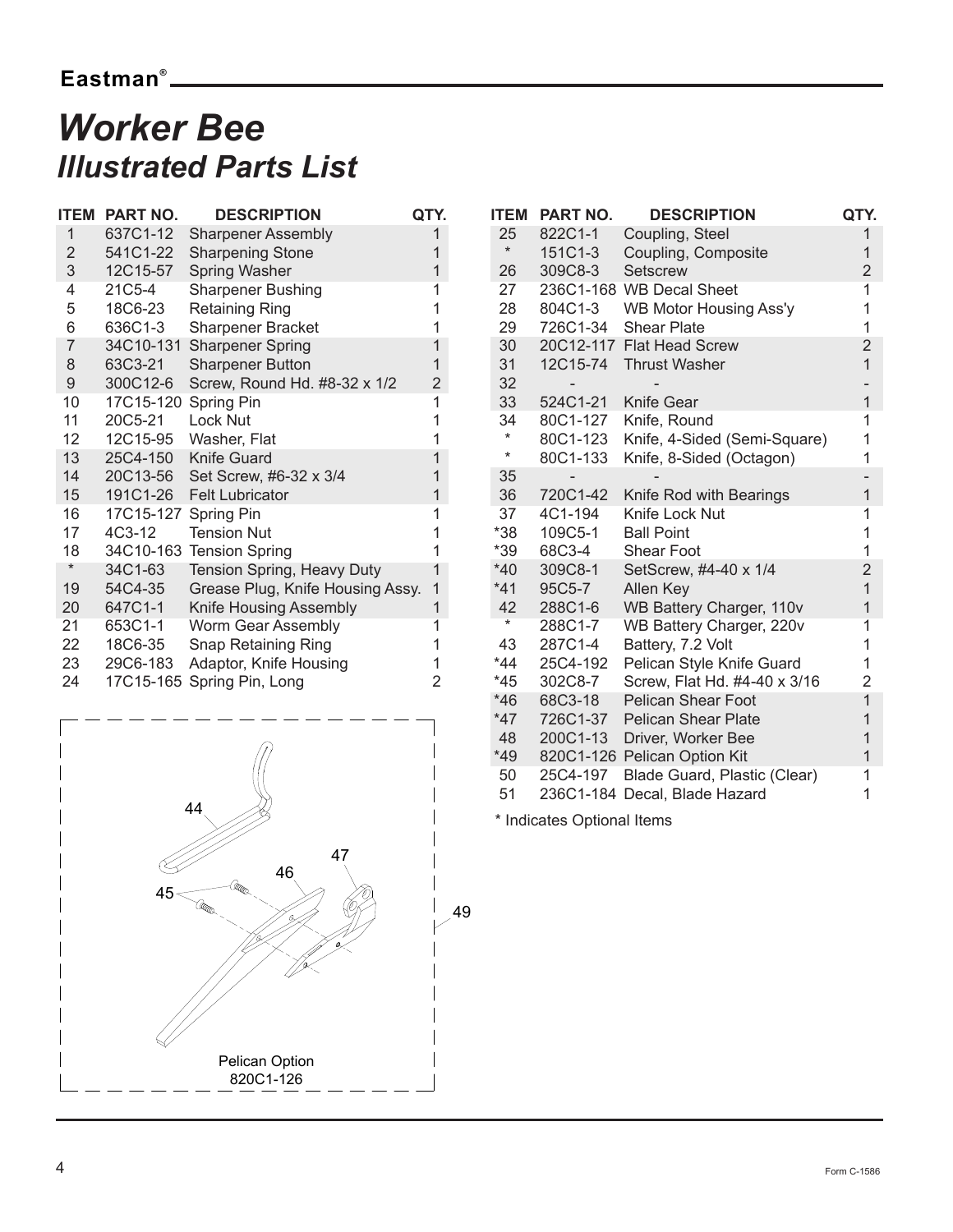

*\* Indicates Optional Parts*

**Eastman** *®* To order replacement parts call Customer Service at (716) 856-2200. Please specify model and serial number of machine along with part number, description and quantity of parts in order.

*Over a Century of Cutting Expertise*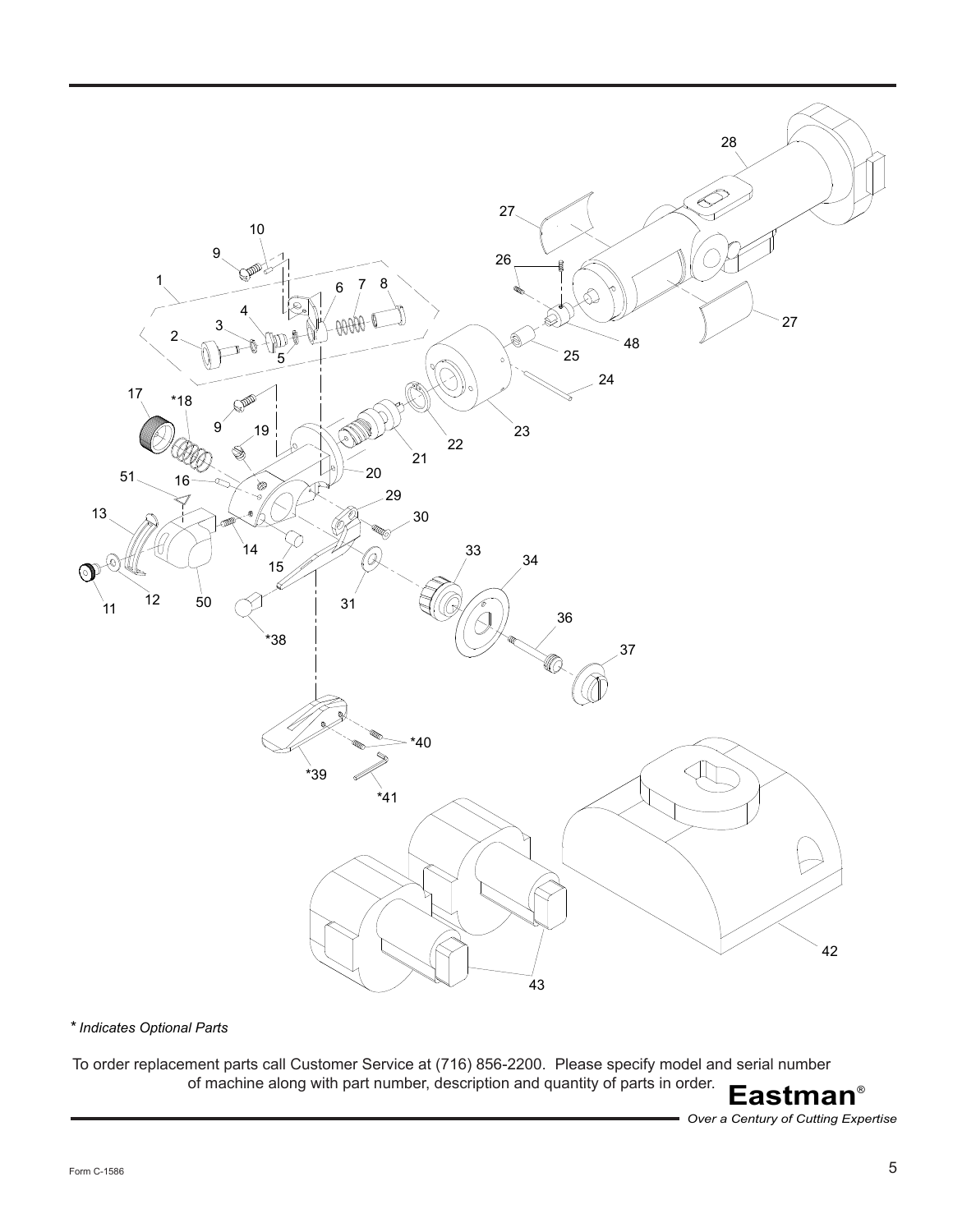### **Eastman®**

#### **SAVE THESE INSTRUCTIONS**

The Battery pack in not fully charged out of the carton! First read the safety instructions below. Then follow charging note and procedures.

#### *Important Safety Instructions (For Battery Packs and Charger)*

**WARNING**: When using electric tools, basic safety precautions should always be followed to reduce the risk of fire, electric shock, and personal injury, including the following:

#### **READ ALL INSTRUCTIONS**

• Do not store -or- carry battery such that metal objects can contact exposed metal end. For example, do not place battery in aprons, tool boxes, pockets, drawers, desk, etc… with loose nails, screws, keys, etc…without battery cap. Battery pack could short circuit causing fire, burns, or damage to the battery.

 $\sqrt{\phantom{a}}$  **DANGER:** Never attempt to open the battery pack for any reason. If the housing of the battery breaks -or- cracks, immediately discontinue use and do not recharge.

- Do not incinerate the battery pack as it can explode in a fire. A small leakage of liquid from the battery cells may occur under extreme usage, charging, or temperature conditions. This does not indicate a failure. However, if the outer seal is broken and this leakage contacts your skin:
- a.) Wash quickly with soap and water;

b.) Neutralize with a mild acid such as vinegar -orlemon juice.

c.) If the battery liquid gets in your eyes, flush them with clean water for a minimum of ten (10) minutes and seek immediate medical attention.

**Medical Note:** The liquid is a 25-35% solution of potassium hydroxide.

- Charge batteries only with Eastman charger.
- Do not use charger in wet –or- damp conditions. It is intended for indoor use only. Do not use near sinks, tubs, etc… Do not immerse in water.
- Do not use the charger for any uses other than charging Eastman battery packs. Other batteries may explode.
- Do not operate charger with a damaged cord –orplug…have them replaced immediately.
- Do not operate charger if it has received a sharp blow, been dropped, or otherwise damaged in anyway; contact your qualified Eastman representative for service.
- Do not disassemble charger; contact your qualified Eastman representative when service -or- repair is required. Incorrect assembly may result in risk of electric shock -or- fire. There are no consumer serviceable parts inside.
- For best results, do not charge batteries when they -or- the air temperature is BELOW +40° Fahrenheit -or- ABOVE +105° Fahrenheit.
- The charger is designed to operate on standard household electrical power (120 Volts AC). Do not attempt to use it on any other voltage. Be sure your power supply agrees with the nameplate marking.
- Unplug charger when not in use.
- Do not abuse charger cord. To reduce the risk of damage to the electric plug and cord, never carry charger by cord –or- sharply pull it to disconnect from receptacle. Keep charger cord from heat, oil, and sharp edges.
- Use only charger supplied by Eastman to recharge.

#### **WORK AREA**

- Keep your work area clean and well lit. Cluttered and dark work areas invite accidents.
- Do not operate power tools in explosive atmospheres, such as in the presence of flammable liquids, gases or dust. Power tools create sparks which may ignite the dust or fumes.

#### **ELECTRICAL SAFETY**

- Do not abuse cord. Never use the cord to carry the charger. Keep cord away from heat, oil, sharp edges or moving parts. Replace damaged cords immediately. Damaged cords may create a fire.
- Use battery pack designated for your tool. Use of any other batteries may cause risk of fire.

#### **PERSONAL SAFETY**

- Stay alert, watch what you are doing and use common sense when operating the Worker Bee. Do not use tool while under the influence of drugs, alcohol, or medication. A moment of inattention while operating may result in serious personal injury.
- Dress properly, Do not wear loose clothing or jewelry. Contain long hair. Keep you hair, clothing and gloves away from moving parts. Loose clothing, jewelry, or long hair can be caught in moving parts.
- Avoid accidental starting. Be sure switch (A) is in locked or off position before inserting the battery pack. Carrying tools with you finger on the switch or inserting the battery pack into the tool with the switch on invites accidents.
- Use safety equipment. Always wear eye protection and dust mask for appropriate conditions.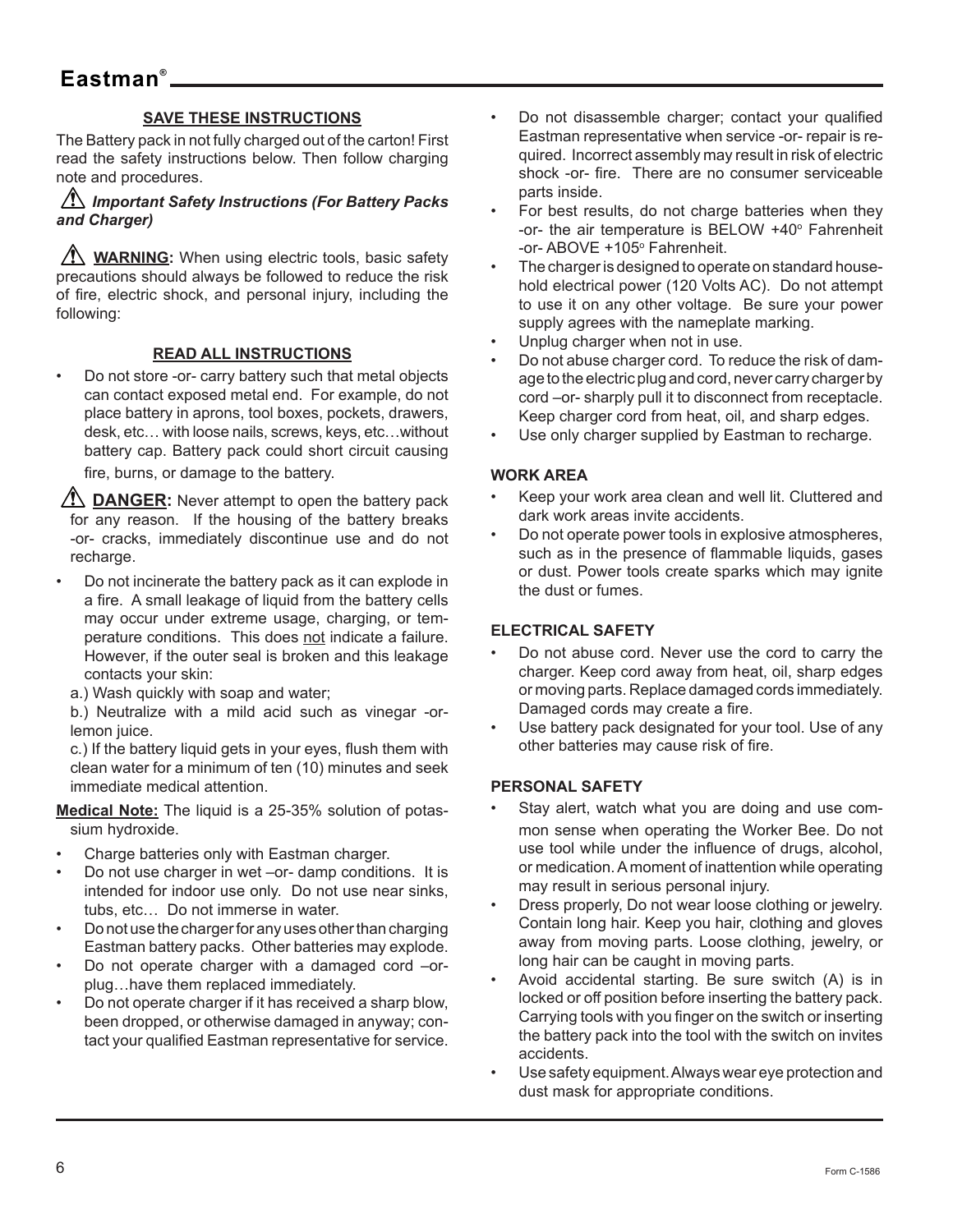